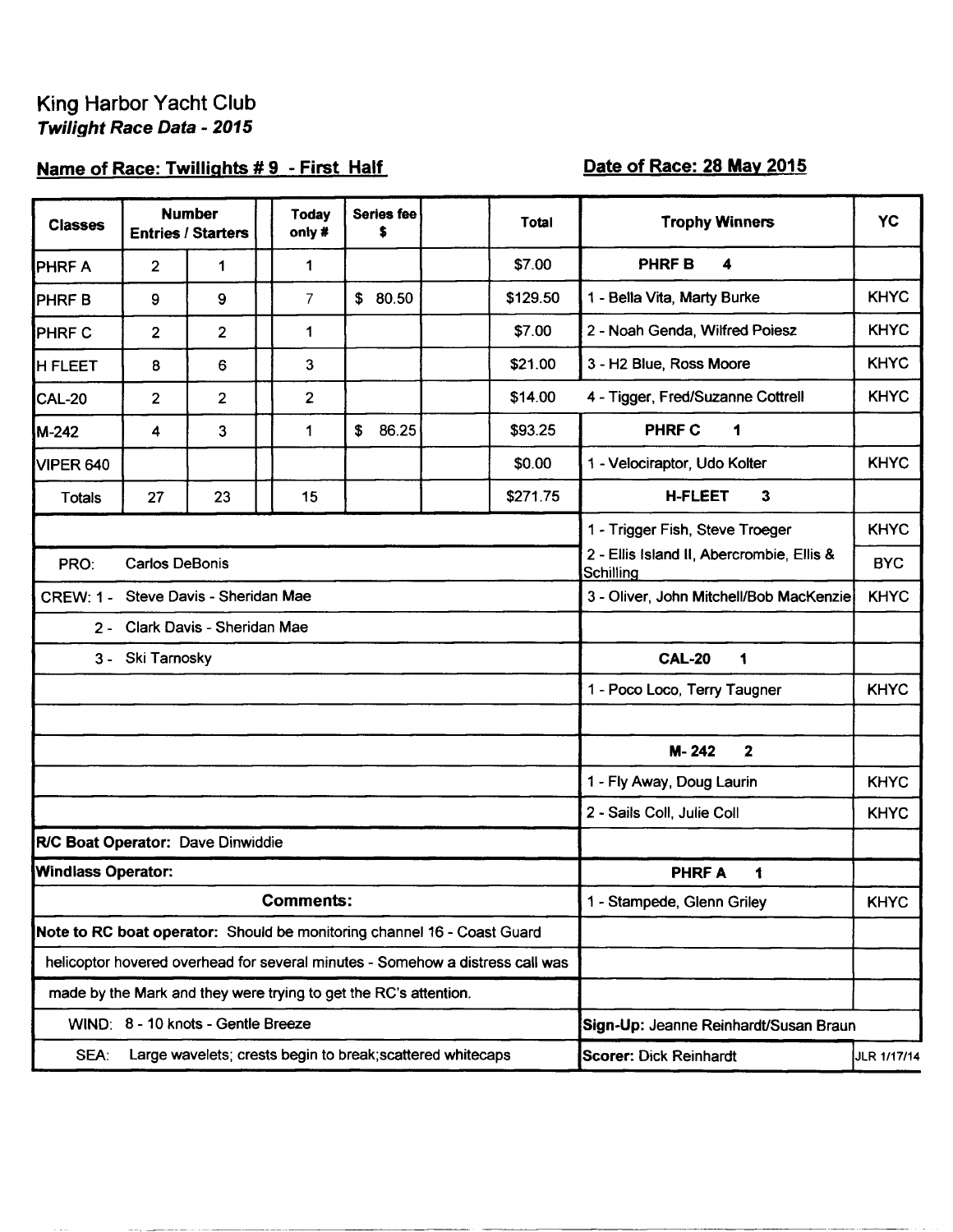

|               | <b>Rank</b>    | Sail No.       | <b>Boat</b>                        |                                | <b>Rating</b> | <b>Time</b> | <b>Time</b> | <b>Boat Type</b> | <b>Club</b> |
|---------------|----------------|----------------|------------------------------------|--------------------------------|---------------|-------------|-------------|------------------|-------------|
| PHRF-A        |                |                | Time on Time / Start Time 18:20:00 |                                |               |             |             |                  |             |
|               | -1             | 11165          | Stampede                           | Glenn Griley                   | 42            | 19:22:54    | 01:09:04    | J 111            | <b>KHYC</b> |
| <b>PHRE-B</b> |                |                | Time on Time / Start Time 18:25:00 |                                |               |             |             |                  |             |
|               | 1              | 56136          | Bella Vita [*]                     | Marty Burke                    | 75            | 19:32:33    | 01:10:15    | Ben 36.7         | <b>KHYC</b> |
|               | $\overline{2}$ | 46879          | Noah Genda                         | Wilfred Poiesz                 | 81            | 19:33:45    | 01:10:49    | Bravera 29       | <b>KHYC</b> |
|               | 3              | 46192          | H <sub>2</sub> Blue                | Ross Moore                     | 108           | 19:36:52    | 01:11:00    | J 92             | <b>RBYC</b> |
|               | 4              | 42757          | Tigger $(*)$                       | Fred & Suzanne Cottrell        | 84            | 19:34:34    | 01:11:19    | J 33             | <b>KHYC</b> |
|               | 5              | 57990          | Hot Rum                            | Al Castillon/ Richard Parlett  | 117           | 19:38:27    | 01:11:35    | CF 33            | RBYC/CB     |
|               | 6              | 87309          | Priorities                         | Bob Cole                       | 99            | 19:36:35    | 01:11:42    | Olson 30         | <b>KHYC</b> |
|               | 7              | 72             | Dispicable                         | Joel Sprague                   | 84            | 19:36:37    | 01:13:25    | J 92 S           | <b>RBYC</b> |
|               | $\,8\,$        | 46575          | Calais                             | Jerry Hunter                   | 81            | 19:36:20    | 01:13:29    | Dencho 33        | <b>KHYC</b> |
|               | 9              | 87027          | Flying Dutchman (*                 | Jason Herring/ R.Van Kreuninge | 90            | 19:38:32    | 01:14:41    | Hobie 33         | <b>KHYC</b> |
| PHRF-C        |                |                | Time on Time / Start Time 18:30:00 |                                |               |             |             |                  |             |
|               | 1              | 46470          | Velociraper NS                     | Udo Kolter                     | 138           | 19:15:49    | 00:43:17    | $B-25$           | <b>KHYC</b> |
|               | $\overline{2}$ | 97850          | No Way $\mathop{!!}$ (*)           | Don Souther                    | 138           | 19:17:52    | 00:45:13    | $B-25$           | <b>KHYC</b> |
| <b>Cal 20</b> |                |                | One Design                         |                                |               |             |             |                  |             |
|               |                | $\overline{2}$ | Poco Loco                          | Terry Taugner                  |               |             |             | Cal 20           | <b>KHYC</b> |
|               | $\overline{2}$ | 370            | M <sub>2</sub>                     | Ray McVey                      |               |             |             | Cal 20           | <b>KHYC</b> |